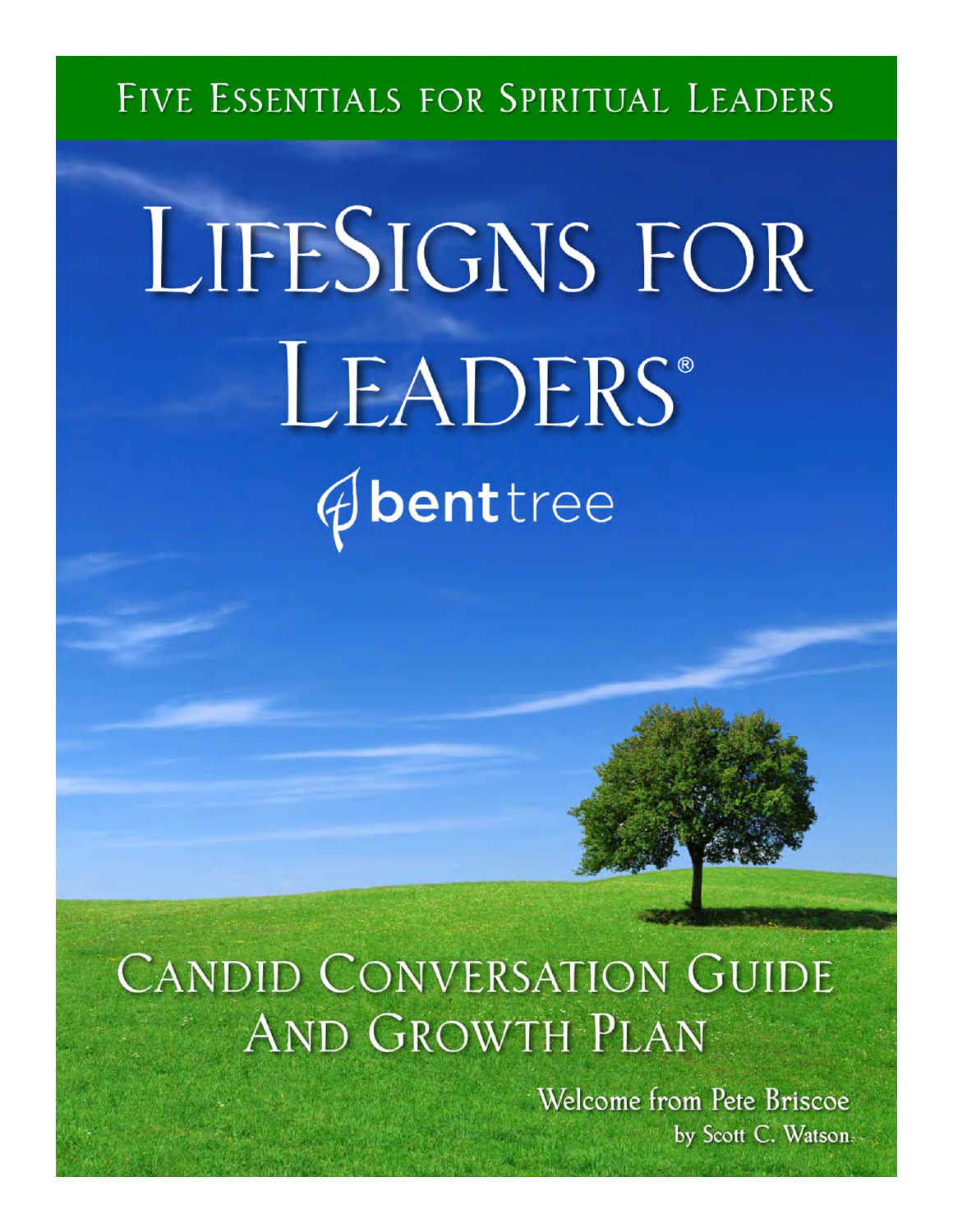

## **A note from the pastor . . .**

#### **Dear <First name>:**

Imagine the scene: Jesus' influence grows daily. News of His ministry and miracles spreads like wildfire. This Jesus of Nazareth heals the sick, gives sight to the blind, casts out demons, calms storms, and raises the dead. The crowds are amazed, saying "Nothing like this has ever happened in Israel!"

In villages and towns throughout Judea, people fill synagogues to hear a new message from a new kind of leader. Matthew captured what happened next: "When Jesus saw the crowds, he had compassion on them because they were confused and helpless, like sheep without a shepherd. He said to his disciples, 'The harvest is great, but the workers are few. So pray to the Lord who is in charge of the harvest; ask him to send more workers into his fields'" (Matthew 9:36-38).

**So why did Jesus tell his leaders to pray for more leaders?** It was because the people "were confused and helpless, like sheep without a shepherd." Jesus knew that people needed a different kind of leader than a Scribe or a Pharisee. They needed a leader with the heart of a shepherd. A good shepherd keeps watch for enemies, defends the sheep from attackers, binds-up the wounded, searches for the lost, and ultimately, a good shepherd lays down his life for the flock.

#### **Jesus knew that people needed leaders with the heart of a shepherd. And they still do today.**

Having a "vertical conversation" with God was only the beginning of an adventure. Armed with new insights into your character, calling, and identity in Christ, you now have a golden opportunity to grow like never before—and you don't have to do it alone.

**Here's how it works:** Prayerfully pick a fellow leader who has also completed the on-line portion of LifeSigns for Leaders. Mutually commit to have five candid conversations. You'll share your strengths and struggles, pinpoint priorities for growth, and cheer one another forward as you take steps of faith.

It may take you five weeks or five months to have all five conversations. That's fine. When you do, God will use this process to develop your spiritual leadership like never before. **So think of this as an adventure, not an assignment.** With each new step of faith, you'll find Jesus walking beside you, gently guiding you into the hidden parts of your heart and the furthest reaches of your faith.

**<First name>, we're with you!** Once you and your partner have completed all five candid conversations and taken all five steps of faith, you'll have an opportunity to re-take LifeSigns for Leaders. In addition to seeing your progress across all 60 areas pre/post, you'll have a chance to share stories of your adventures with Jesus.

I'm praying for you!

Pete Briscoe Senior Pastor, Bent Tree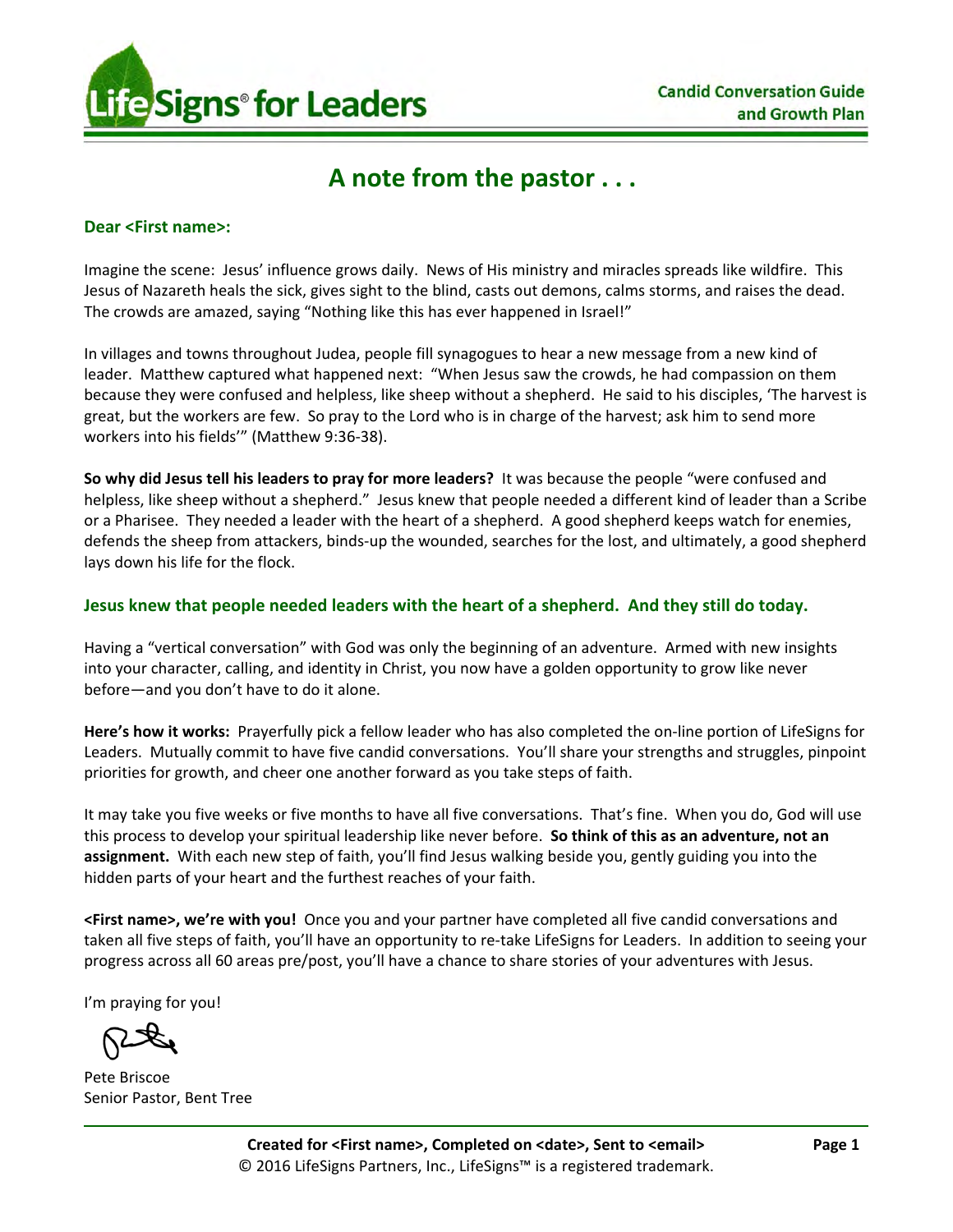

## **Table of Contents: LifeSigns for Leaders Growth Plan**

| <b>Overview: How is Spiritual Leadership different?</b>            | Page 3  |
|--------------------------------------------------------------------|---------|
| How it Works: Candid Conversations & Steps of Faith                | Page 5  |
| Candid Conversation #1: The Heart of a Leader-Intimacy with Christ | Page 6  |
| Candid Conversation #2: Leading with Integrity                     | Page 11 |
| Candid Conversation #3: Leading with Clarity                       | Page 16 |
| Candid Conversation #4: Leading with Humility                      | Page 21 |
| <b>Candid Conversation #5: Leading with Authenticity</b>           | Page 26 |
| <b>Options and Next Steps</b>                                      | Page 31 |

# "AS IRON SHARPENS IRON. **SO A FRIEND SHARPENS** A FRIEND."

Proverbs 27:17, NLT

**Privacy and Confidentiality Notice:** All the information captured during your on-line "vertical conversation" with God, as well as all of your information displayed in this Candid Conversation Guide, is confidential. You do NOT have to share results with anyone. You do NOT have to show this document to anyone. You are 100% in control of your personal information. Additionally, your LifeSigns data is not accessible by anyone at the church. Your data is not stored on any church computers, servers, or cloud applications. See the LifeSigns for Leaders Waiver and Release of Liability for more information.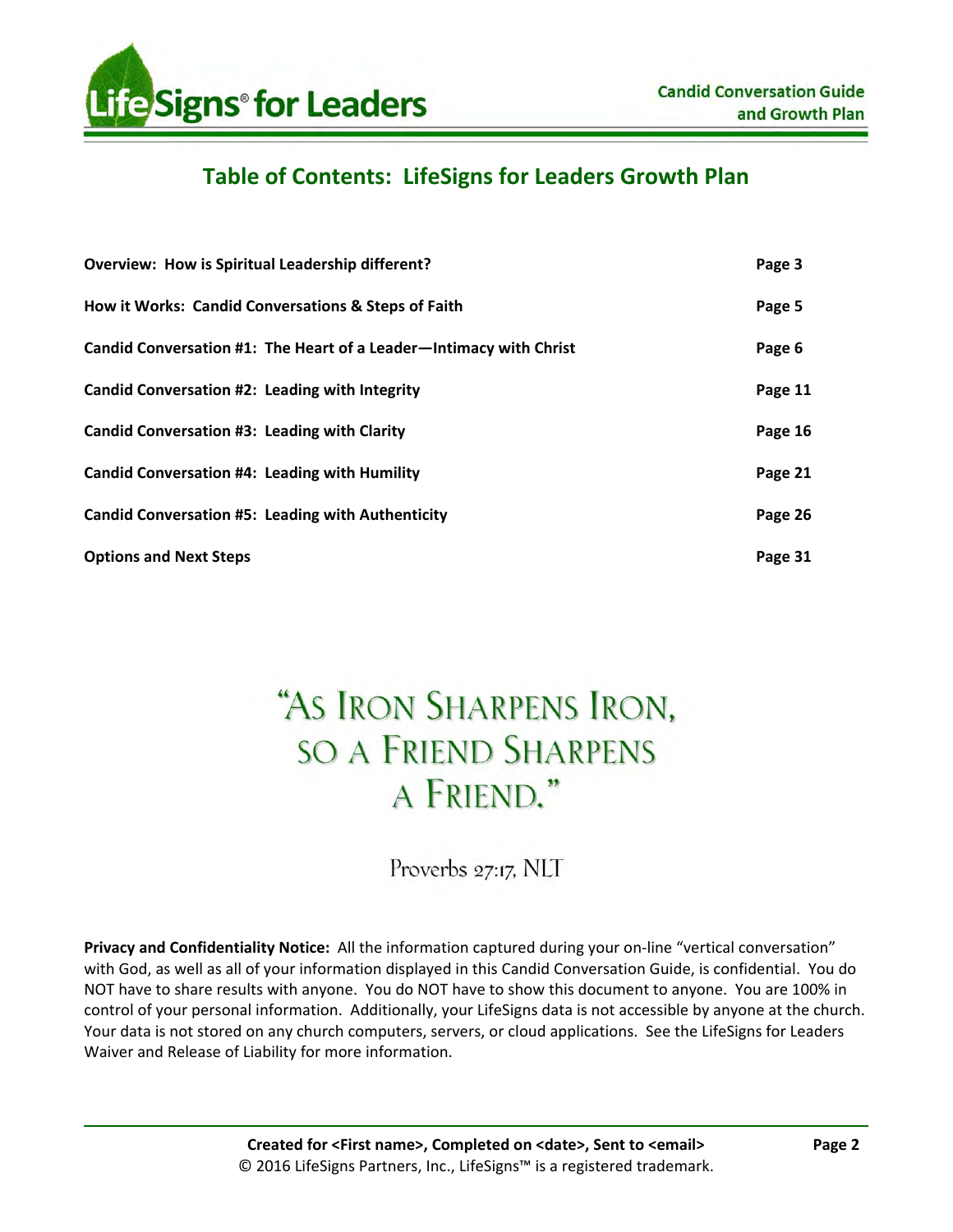

## **Five Essentials for Spiritual Leaders**

## **How is spiritual leadership different?**

It's important to understand how spiritual leadership is *fundamentally different* from secular leadership. In secular leadership, you're primarily focused on your leadership skills and strategy, and your leadership style and personality. While these qualities are certainly important, spiritual leadership goes much deeper.

Your influence as a spiritual leader also depends on the condition of your heart, the content of your character, and the clarity of your calling. Spiritual leadership is ultimately about how the Jesus lives in you, so He can lead through you.

**That's why these five Candid Conversations are not simply about what you DO as a leader, in public.** 

**They will help you grow in your understanding of who you ARE as a leader, in Christ.** 

## **What is a practical picture of spiritual leadership?**

Jesus' last words to His disciples included a profound promise. He said, "You will receive power when the Holy Spirit comes on you." In the New Testament alone, God's power is described 135 different ways.

When you study the lives of people God called to lead in scripture, you'll discover five challenges all leaders face, along with five expressions of the Spirit's power that you'll need as a spiritual leader (see right and below).

- The Heart of a Leader: the power of Intimacy
- Leading in Private: the power of Integrity
- Leading in Uncertainty: the power of Clarity
- **E** Leading in Adversity: the power of Humility
- **EXEC** Leading in Public: the power of Authenticity

Get ready. You're about to launch a bold expedition into the depths of what lies beneath the visible surface of your life. That includes not only your beliefs, but also your brokenness—not only your faith, but also your fears and failures.





This is "inside out" and "bottom up" leadership.

If you're willing to go deep in these five horizontal conversations with your partner, you'll experience the awesome truth Paul shared with his leaders in the Galatian church:

> *"I have been crucified with Christ and I no longer live, but Christ lives in me. The life I now live in the body, I live by faith in the Son of God, who loved me and gave himself for me."* – Galatians 2:20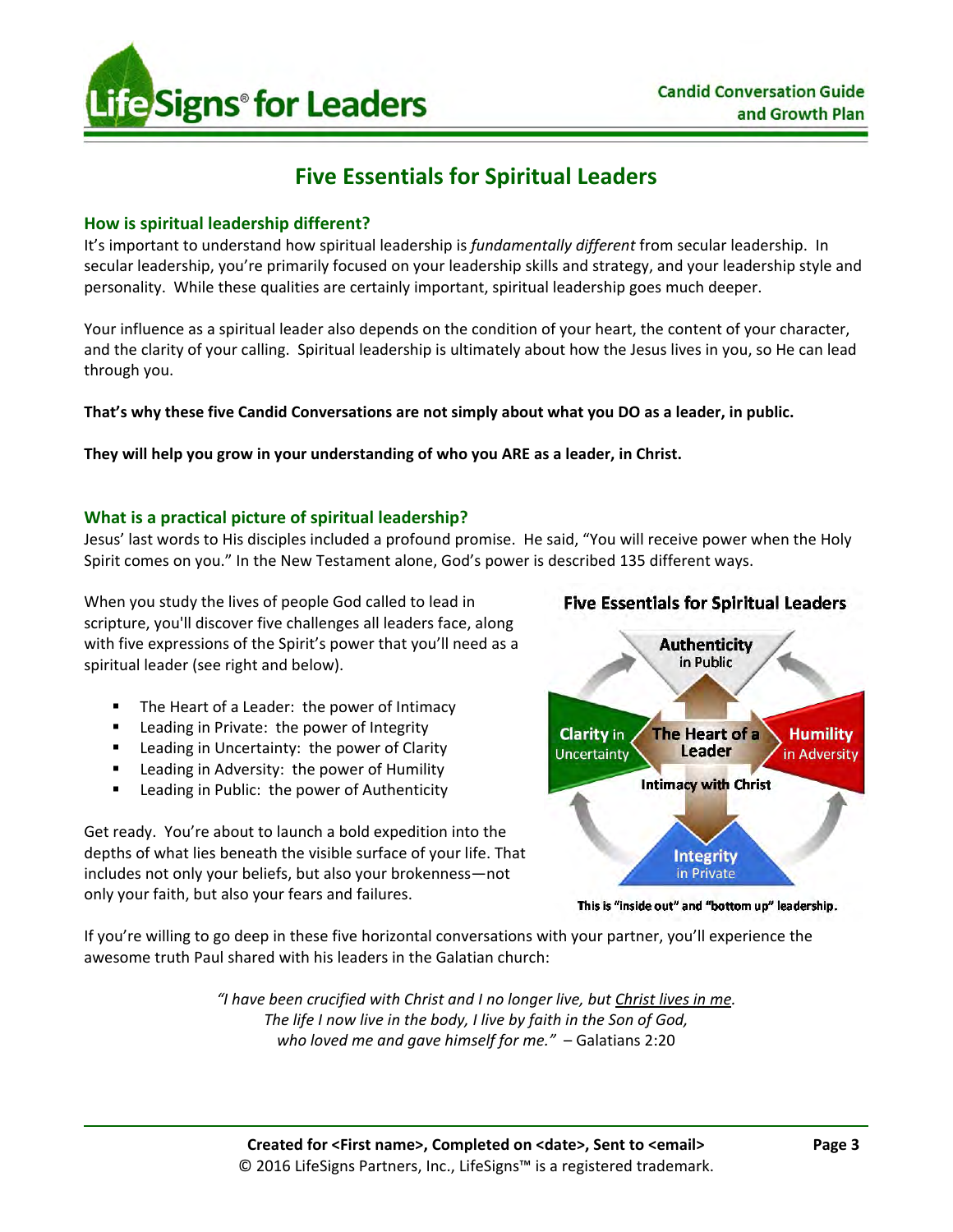

## **Important – Read This! Candid Conversations & Steps of Faith**

## **Your role in Candid Conversations: to Listen, Love, and Point**

Having a truly candid conversation is never easy. Candor takes courage. Sharing intimate issues can be intimidating. To create a safe and supportive environment for your partner, you must avoid three conversation killers at all costs: interrupting, judging, and offering unsolicited advice. You can't fix someone—only Jesus can. But you can listen patiently, love unconditionally, and point them gently to Jesus.

- **Listen Patiently:** Listening takes patience. But bad listening is like bad breath. Your partner usually won't say anything about it, they'll just keep a safe distance. If you're dying to share a pearl of wisdom while your partner is talking—silently pray it, don't say it. Turn your commentary heavenward, re-focus on your friend, and God will quiet your heart.
- **Love Unconditionally:** Nothing breaks the grip of fear and creates a safe space like unconditional love. "There is no fear in love. But perfect love drives out fear, because fear has to do with punishment. We can love because he first loved us" (1 John 4:18-19). Love makes it safe.
- **Point Gently:** First, when your partner feels fully heard, then you can point them to the selected scripture in each section. This brings God's voice into your conversation. Second, you can point your partner to Christ and "to the throne of grace, so that they may receive mercy and find grace to help in time of need" (Hebrews 4:16). Finally, you can point them to others who can help.

Remember your job is to Listen patiently . . . to Love unconditionally . . . and to Point your partner to Jesus.

## **How do you take a "Step of Faith?"**

We've all experienced the frustration of living with "the gap." It's the awkward distance between our beliefs and our behaviors—between hearing God's voice and our decision to follow. Too often our actions fall short of our aspirations.

LifeSigns for Leaders is about closing those gaps. That's why we asked you to identify your top three priorities, as well as a step of faith at the end of each module. Now, as you have five candid conversations, we'll help you close your gaps:



- **Goals: Where are you going?** Paul was a big fan of clear goals: *"I do not run like someone running aimlessly; I do not fight like a boxer beating the air."* – 1 Corinthians 9:26
- **Allies: Who's with you?** *"Two are better than one . . . If one person falls, the other can reach out and help. But someone who falls alone is in real trouble."* – Ecclesiastes 4:10, NLT
- **Plans: How will you get there?** *"The mind of man plans his way, But the Lord directs his steps."* – Proverbs 16:9

Your answers to these three GAP questions (or lack thereof), will determine how likely you are to make meaningful progress. Remember, Jesus is ultimately responsible for your leadership growth, not you. Your job is to allow Christ to express himself through you as the "author and the perfecter of your faith" (Hebrews 12:2).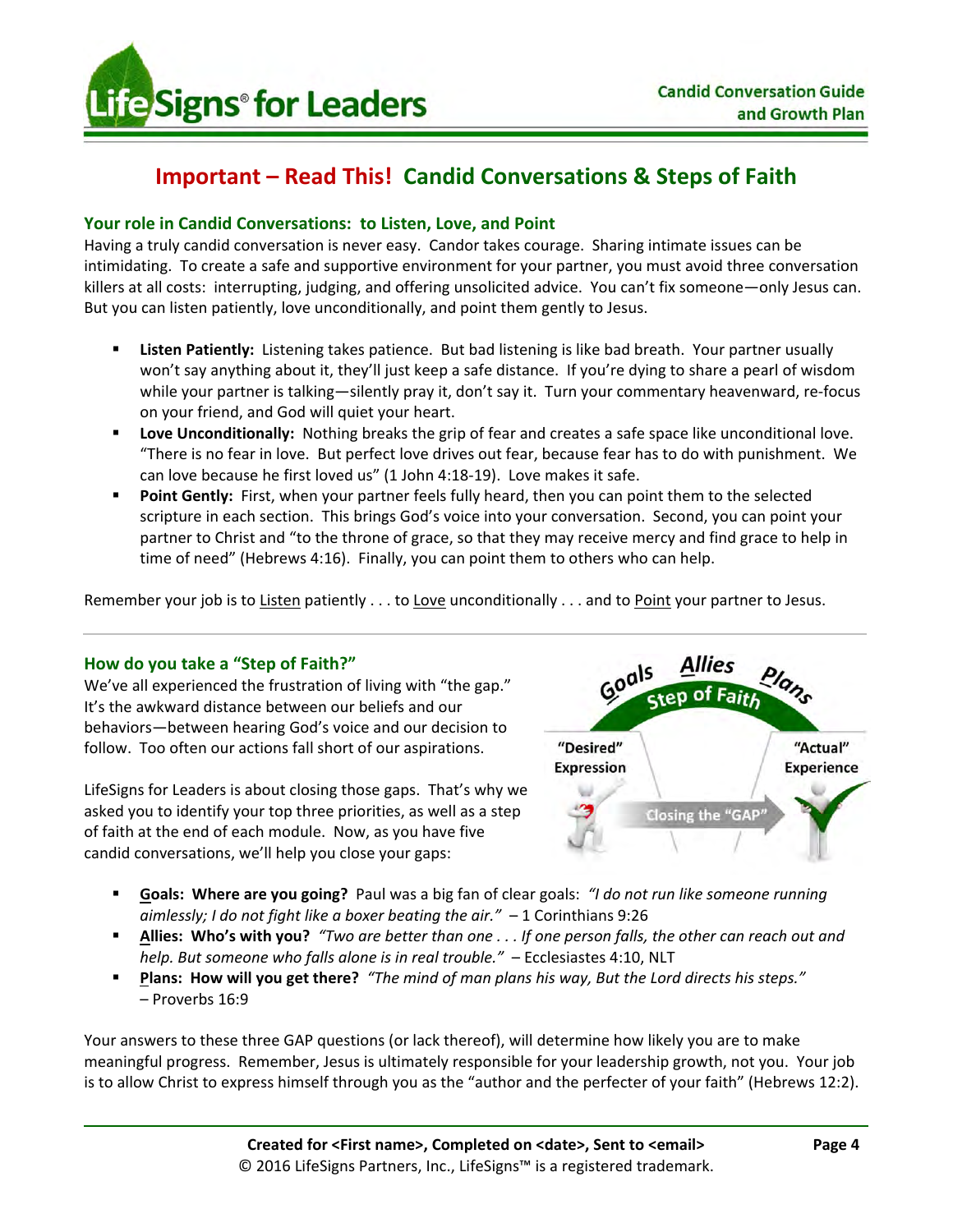

## **Candid Conversation #2: Leading in Private – Your Integrity**

## **Developing your integrity in private gives you greater influence in public.**

That's why little things are such a big deal. Jesus told his leadership team:

*"If you are faithful in little things, you will be faithful in large ones. But if you are dishonest in little things, you won't be honest with greater responsibilities"* – Luke 16:10, NLT



**Integrity** 



**Now, stop and pray for a truly candid conversation with your partner as Leading with you discuss your integrity as a leader. Re-affirm your commitment to 100%, total confidentiality.** 

And remember, when your partner has the floor, your only job is to **Listen** patiently, **Love** unconditionally, and **Point** them gently back to Christ.

**Before beginning this candid conversation, take a moment to share how you've taken a "step of faith" to grow in intimacy with Christ (from Conversation #1).** What have you LEARNED since you last met?

 $\overline{\phantom{a}}$  ,  $\overline{\phantom{a}}$  ,  $\overline{\phantom{a}}$  ,  $\overline{\phantom{a}}$  ,  $\overline{\phantom{a}}$  ,  $\overline{\phantom{a}}$  ,  $\overline{\phantom{a}}$  ,  $\overline{\phantom{a}}$  ,  $\overline{\phantom{a}}$  ,  $\overline{\phantom{a}}$  ,  $\overline{\phantom{a}}$  ,  $\overline{\phantom{a}}$  ,  $\overline{\phantom{a}}$  ,  $\overline{\phantom{a}}$  ,  $\overline{\phantom{a}}$  ,  $\overline{\phantom{a}}$ \_\_\_\_\_\_\_\_\_\_\_\_\_\_\_\_\_\_\_\_\_\_\_\_\_\_\_\_\_\_\_\_\_\_\_\_\_\_\_\_\_\_\_\_\_\_\_\_\_\_\_\_\_\_\_\_\_\_\_\_\_\_\_\_\_\_\_\_\_\_\_\_\_\_\_\_\_\_\_

## **Question #1 – What challenges are you having with integrity?**

What challenges are you facing in your personal life and leadership when it comes to integrity? (your selections are shown below)

- $\boxtimes$  I'm so incredibly busy, it's hard to give enough time and attention to my family and personal life.
- $\boxtimes$  I don't regularly schedule extended time away for solitude and stillness with Jesus.
- $\boxtimes$  I need to eat healthy and exercise more often, so I'll have more energy and lose some weight.
- $\boxtimes$  I wish I knew the Bible better, but I haven't really devoted the time to dig deep and learn more.
- $\boxtimes$  I sometimes give-in to a hurtful habit, and I'm afraid it's affecting my relationship with God and others.
- $\boxtimes$  If I'm honest, I'm struggling to stay sexually pure in my thoughts or actions.
- $\boxtimes$  I wish I had someone in my life I could really trust, so I could open-up and have healthy accountability.
- $\boxtimes$  I'd like to be a better reflection of Jesus' character, to be someone that people want to follow.
- $\boxtimes$  It's hard for me to fully forgive people who've hurt me deeply, playing it over and over in my mind.
- $\boxtimes$  I sometimes struggle to tell the truth and be honest, without shaping it or leaving something out.

 $\overline{\phantom{a}}$  , and the contribution of the contribution of the contribution of the contribution of the contribution of the contribution of the contribution of the contribution of the contribution of the contribution of the \_\_\_\_\_\_\_\_\_\_\_\_\_\_\_\_\_\_\_\_\_\_\_\_\_\_\_\_\_\_\_\_\_\_\_\_\_\_\_\_\_\_\_\_\_\_\_\_\_\_\_\_\_\_\_\_\_\_\_\_\_\_\_\_\_\_\_\_\_\_\_\_\_\_\_\_\_\_\_

 $\boxtimes$  I sometimes wish I was more consistent, because my outward actions don't always match my internal

#### **Other challenges: (not listed above)**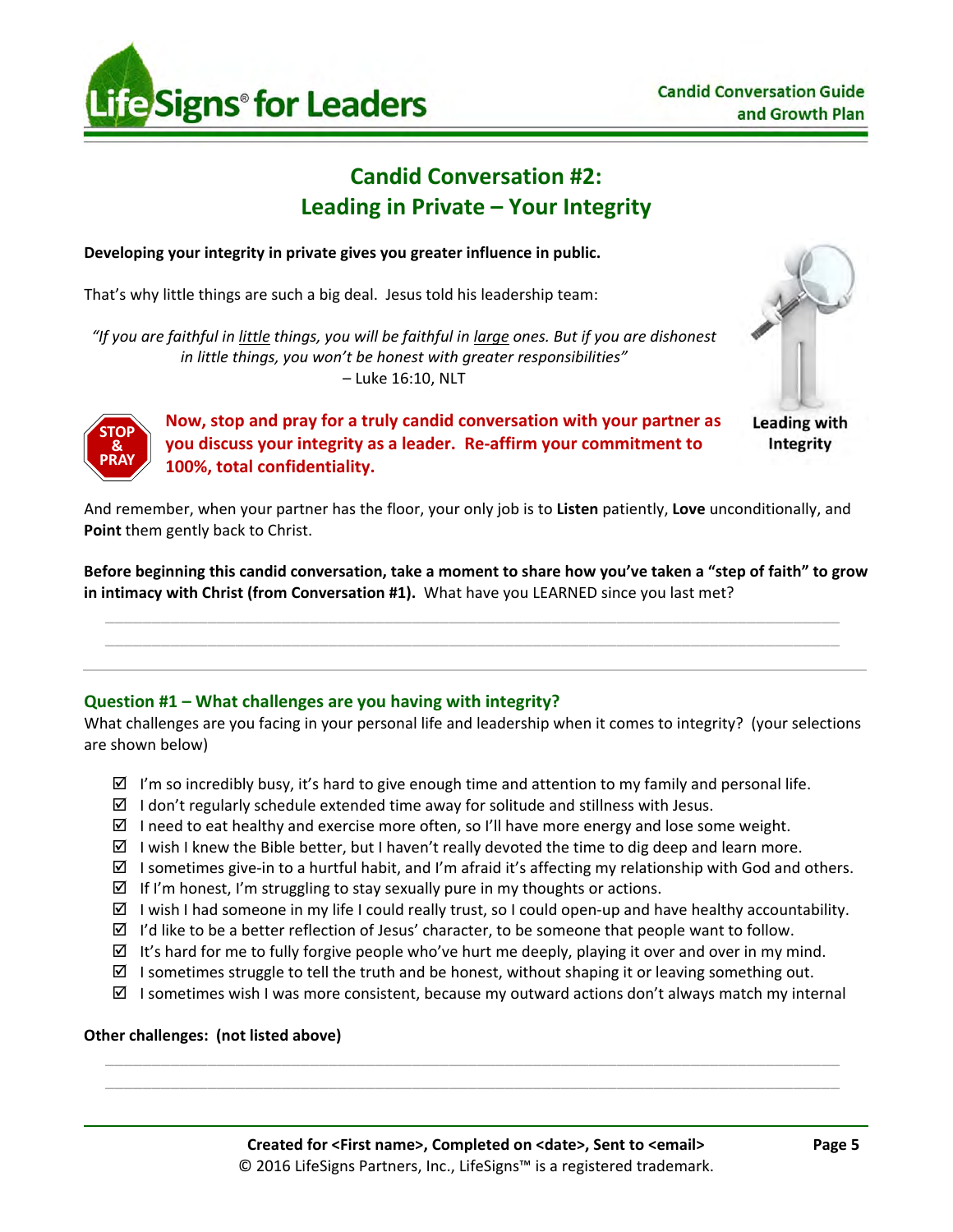

## **Question #2 – What are your strengths and struggles?**

When it comes to developing your character and integrity, what are your strengths (highest rated) and struggles (lowest rated)? Take turns sharing a few recent examples of both strengths and struggles.



## **Leadership Essential #2: Integrity in Private**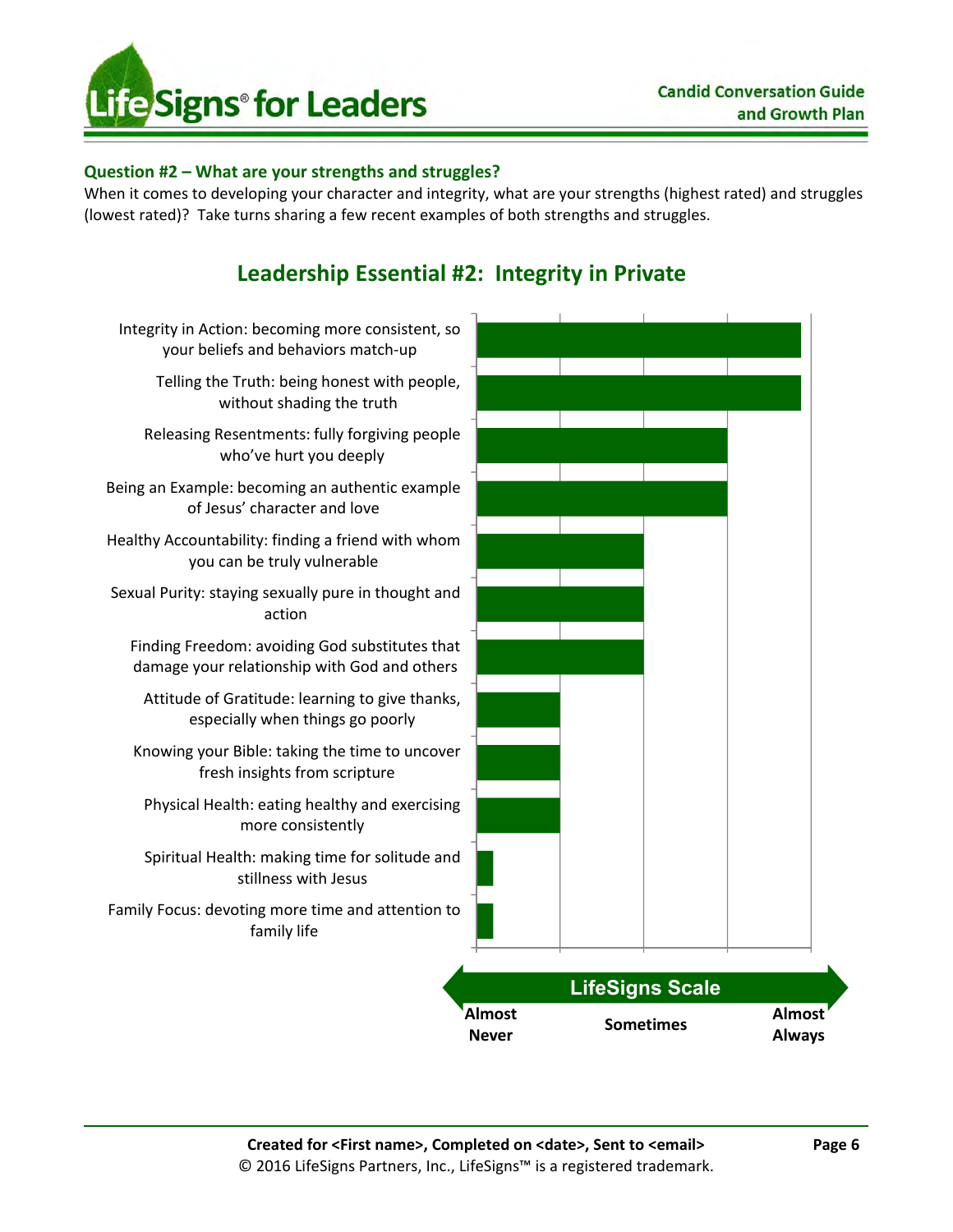



#### **Question #3 – How are you? Really.**

Take turns reading what you wrote during your vertical conversation about any "God substitutes" you sometimes turn to for comfort. Feel free to edit or expand on your written response (below). Remember your mutual commitment to 100% confidentiality.

< import text – leadership challenges >

Take turns sharing how these God substitutes may be negatively affecting your personal life, spiritual health, or leadership (your response is shown below).

< import response – very little/some/significant impact, I'm not too/becoming/very concerned >

## **Question #4: How wide is your integrity gap?**

You don't have to pretend you're perfect—nobody is. We all live with gaps between our ideal level of integrity and our actual experience. As Christ develops your integrity, you will become more honest, authentic, accountable, engaged, healthy and sexually pure. Today, how WIDE is your integrity gap? Is your gap getting larger, smaller, or staying the same?



**Take turns sharing about your integrity gap.** The larger the gap between your private integrity and your public image, the harder it is to talk about. Give it shot. Specifically, in which areas do you wish you had greater integrity? Anything goes: more family time, exercise, purity, honesty, accountability, etc.

 $\overline{\phantom{a}}$  , and the contribution of the contribution of the contribution of the contribution of the contribution of the contribution of the contribution of the contribution of the contribution of the contribution of the \_\_\_\_\_\_\_\_\_\_\_\_\_\_\_\_\_\_\_\_\_\_\_\_\_\_\_\_\_\_\_\_\_\_\_\_\_\_\_\_\_\_\_\_\_\_\_\_\_\_\_\_\_\_\_\_\_\_\_\_\_\_\_\_\_\_\_\_\_\_\_\_\_\_\_\_\_\_\_

## **Question #5: How will you close your integrity gap?**

When it comes to experiencing the integrity of Christ, your top three priorities from your vertical conversation with God are shown below. Take turns sharing WHY your #1 Priority is important to you.

- < import priority #1 >
- < import priority #2 >
- < import priority #3 >

**Relevant Scripture:** Read aloud what the Bible says about your #1 Priority (below). Why does it matter to God? < import selected scripture >